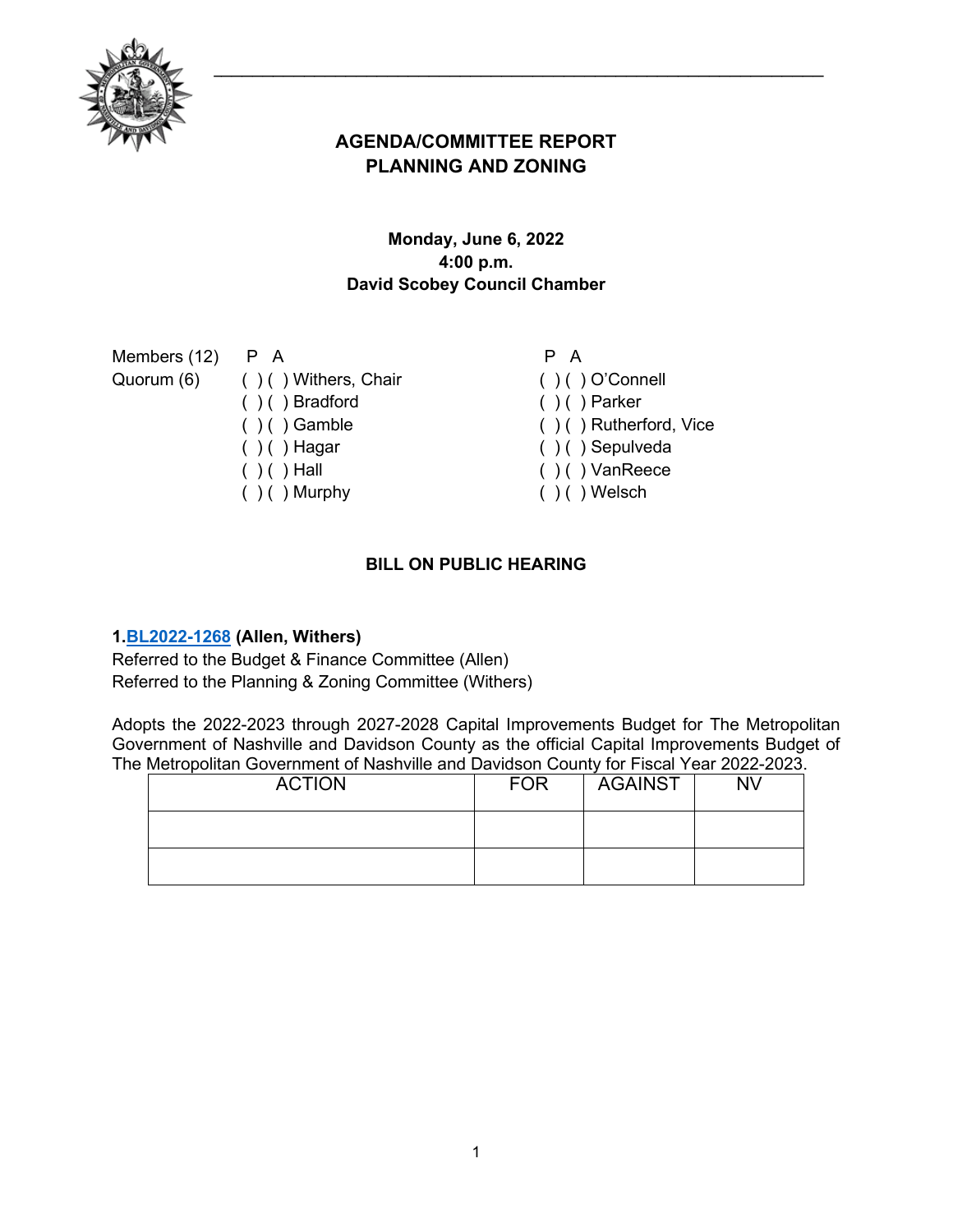#### **RESOLUTION**

#### **2. [RS2022-1578](http://nashville.legistar.com/gateway.aspx?m=l&id=/matter.aspx?key=14598) (Sledge, Allen, Withers, Young)**

Approved by the Planning Commission 4/29/22 Referred to the Budget & Finance Committee (Allen) Referred to the Planning & Zoning Committee (Withers) Referred to the Transportation and Infrastructure Committee (Young)

Approves a participation agreement between the Metropolitan Government of Nashville and Davidson County, acting by and through the Metropolitan Department of Water and Sewerage Services, and 1302 Pillow Street, LLC, to provide public water service improvements for Pillow Street's proposed development, as well as other existing properties in the area (MWS Project No. 20-WL-0142 and Proposal No. 2022M-021AG-001).

| <b>ACTION</b> | <b>FOR</b> | AGAINST | <b>NV</b> |
|---------------|------------|---------|-----------|
|               |            |         |           |
|               |            |         |           |

### **BILLS ON SECOND READING**

#### **3. [BL2022-1169](http://nashville.legistar.com/gateway.aspx?m=l&id=/matter.aspx?key=14261) (Benedict, Allen, Withers)**

Approved by the Planning Commission 8/2/2021

Approved & Re-Referred to the Budget & Finance Committee (Allen)

Approved & Re-Referred to the Education Committee (Lee)

Approved & Re-Referred to the Planning and Zoning Committee (Withers)

Approves a Lease Agreement by and between the Metropolitan Government of Nashville and Davidson County acting by and through the Metropolitan Board of Education and East End Prep (Proposal No. 2021-012PR-001).

| <b>ACTION</b> | <b>FOR</b> | <b>AGAINST</b> | N٧ |
|---------------|------------|----------------|----|
|               |            |                |    |
|               |            |                |    |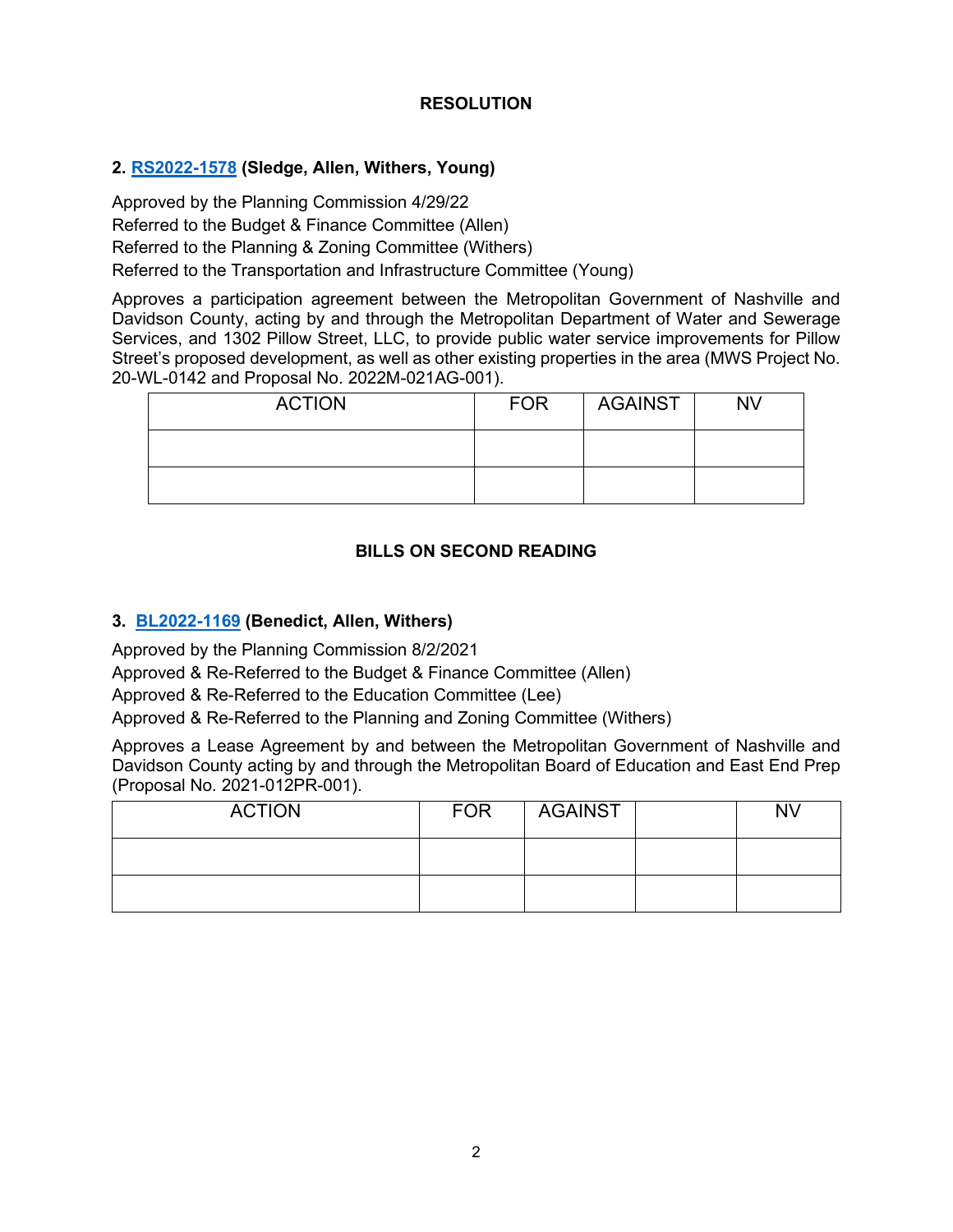### **4. [BL2022-1198](http://nashville.legistar.com/gateway.aspx?m=l&id=/matter.aspx?key=14310) (Johnston)**

Approved with conditions by the Planning Commission 3/10/22 Referred to the Planning and Zoning Committee (Withers)

Amends Title 17 of the Metropolitan Code of Laws, the Zoning Ordinance of The Metropolitan Government of Nashville and Davidson County, from SCC to SP by changing zoning for a portion of property located at 3955 Nolensville Pike, approximately 115 feet north of Paragon Mills Road, within a Planned Unit Development and within a Corridor Design Overlay, (0.18 acres), to permit a sign, all of which is described herein (Proposal No. 2022SP-012-001).

| <b>ACTION</b> | <b>FOR</b> | AGAINST | <b>NV</b> |
|---------------|------------|---------|-----------|
|               |            |         |           |
|               |            |         |           |

## **5. [BL2022-1255](http://nashville.legistar.com/gateway.aspx?m=l&id=/matter.aspx?key=14461) (O'Connell, Allen, Withers, Bradford)**

Administratively Approved by the Planning Commission Referred to the Budget & Finance Committee (Allen) Referred to the Planning and Zoning Committee (Withers) Referred to the Public Facilities, Arts, & Culture Committee (Bradford)

Approves an agreement for a greenway conservation easement by and between PRII/SH Peabody Union Apartments Owner, LLC and the Metropolitan Government. (Proposal No. 2022M-023AG-001).

| <b>ACTION</b> | <b>FOR</b> | AGAINST | <b>NV</b> |
|---------------|------------|---------|-----------|
|               |            |         |           |
|               |            |         |           |

### **6. [BL2022-1256](http://nashville.legistar.com/gateway.aspx?m=l&id=/matter.aspx?key=14442) (Syracuse, Withers, Young)**

Approved by the Planning Commission 4/20/2022

Referred to the Planning & Zoning Committee (Withers)

Referred to the Transportation & Infrastructure Committee (Young)

Amends the Geographic Information Systems Street and Alley Centerline Layer for the Metropolitan Government of Nashville and Davidson County, by naming the private roadway that runs between Two Rivers Golf Course and McGavock High School, "Two Rivers Lane". (Proposal Number 2022M-002SR-001).

| <b>ACTION</b> | <b>FOR</b> | AGAINST | <b>NV</b> |
|---------------|------------|---------|-----------|
|               |            |         |           |
|               |            |         |           |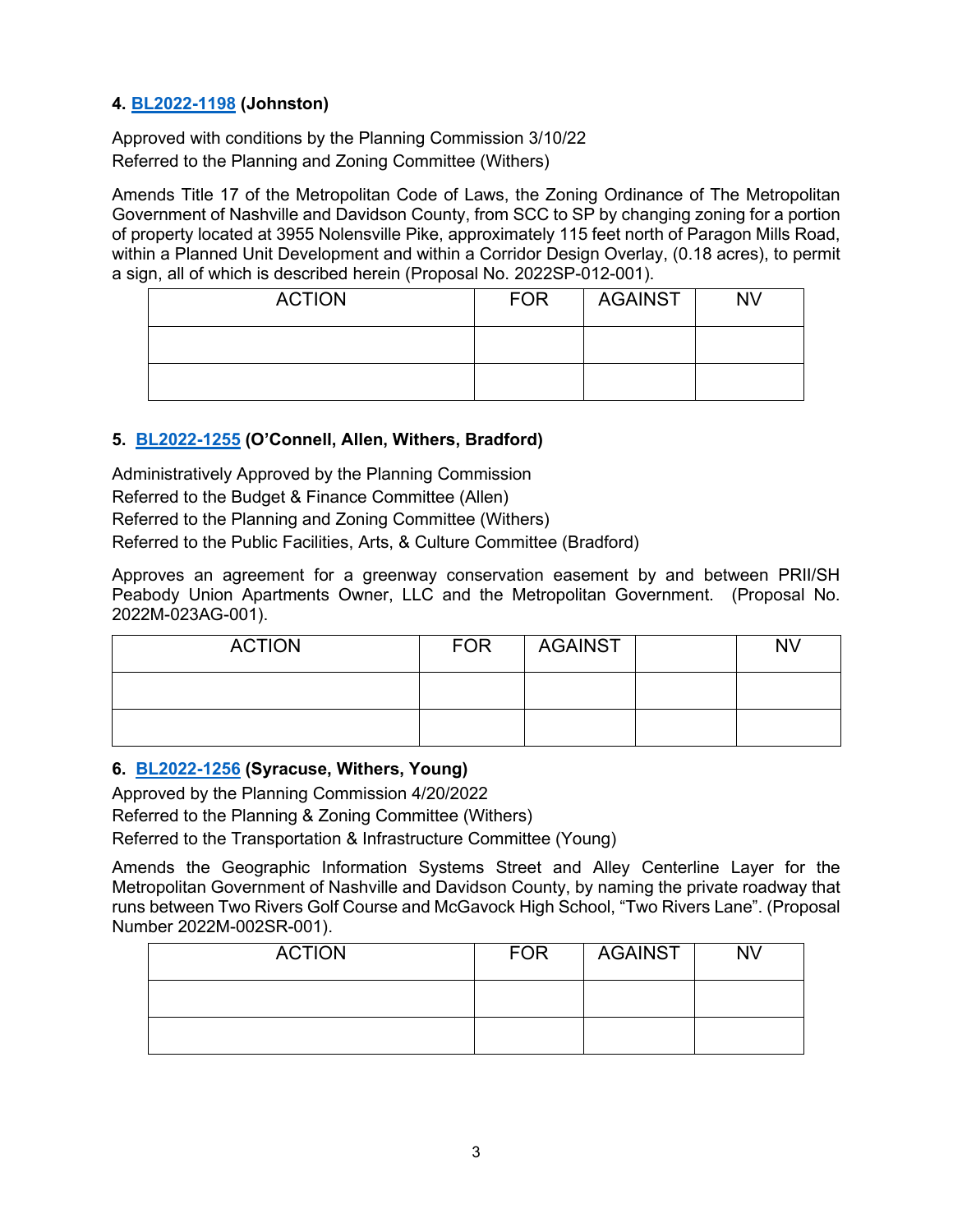## **7. [BL2022-1257](http://nashville.legistar.com/gateway.aspx?m=l&id=/matter.aspx?key=14464) (O'Connell, Withers, Young)**

Approved by the Planning Commission 4/11/2022

Referred to the Planning & Zoning Committee (Withers)

Referred to the Transportation & Infrastructure Committee (Young)

Authorizes Fourth and Broad, L.P., to install, construct and maintain underground encroachments in the right of way located 405 Broadway. (Proposal No. 2021M-009EN-001)

| <b>ACTION</b> | <b>FOR</b> | <b>AGAINST</b> | <b>NV</b> |
|---------------|------------|----------------|-----------|
|               |            |                |           |
|               |            |                |           |

### **8. [BL2022-1258](http://nashville.legistar.com/gateway.aspx?m=l&id=/matter.aspx?key=14465) (Sledge, Withers, Young)**

Approved by the Planning Commission 4/11/2022

Referred to the Planning & Zoning Committee (Withers)

Referred to the Transportation & Infrastructure Committee (Young)

Authorizes Propco 609 Merritt LLC to install, construct and maintain underground encroachments in the right of way located 609 Merritt Avenue. (Proposal No. 2021M-010EN-001)

| <b>ACTION</b> | <b>FOR</b> | <b>AGAINST</b> | <b>NV</b> |
|---------------|------------|----------------|-----------|
|               |            |                |           |
|               |            |                |           |

## **9. [BL2022-1259](http://nashville.legistar.com/gateway.aspx?m=l&id=/matter.aspx?key=14446) (O'Connell, Withers, Young)**

Approved by the Planning Commission 4/21/2022

Referred to the Planning & Zoning Committee (Withers)

Referred to the Transportation & Infrastructure Committee (Young)

Authorizes The Metropolitan Government of Nashville and Davidson County to abandon existing electrical easement rights, for property located at 1000 Church Street (Proposal No. 2022M-067ES-001).

| <b>ACTION</b> | <b>FOR</b> | AGAINST | <b>NV</b> |
|---------------|------------|---------|-----------|
|               |            |         |           |
|               |            |         |           |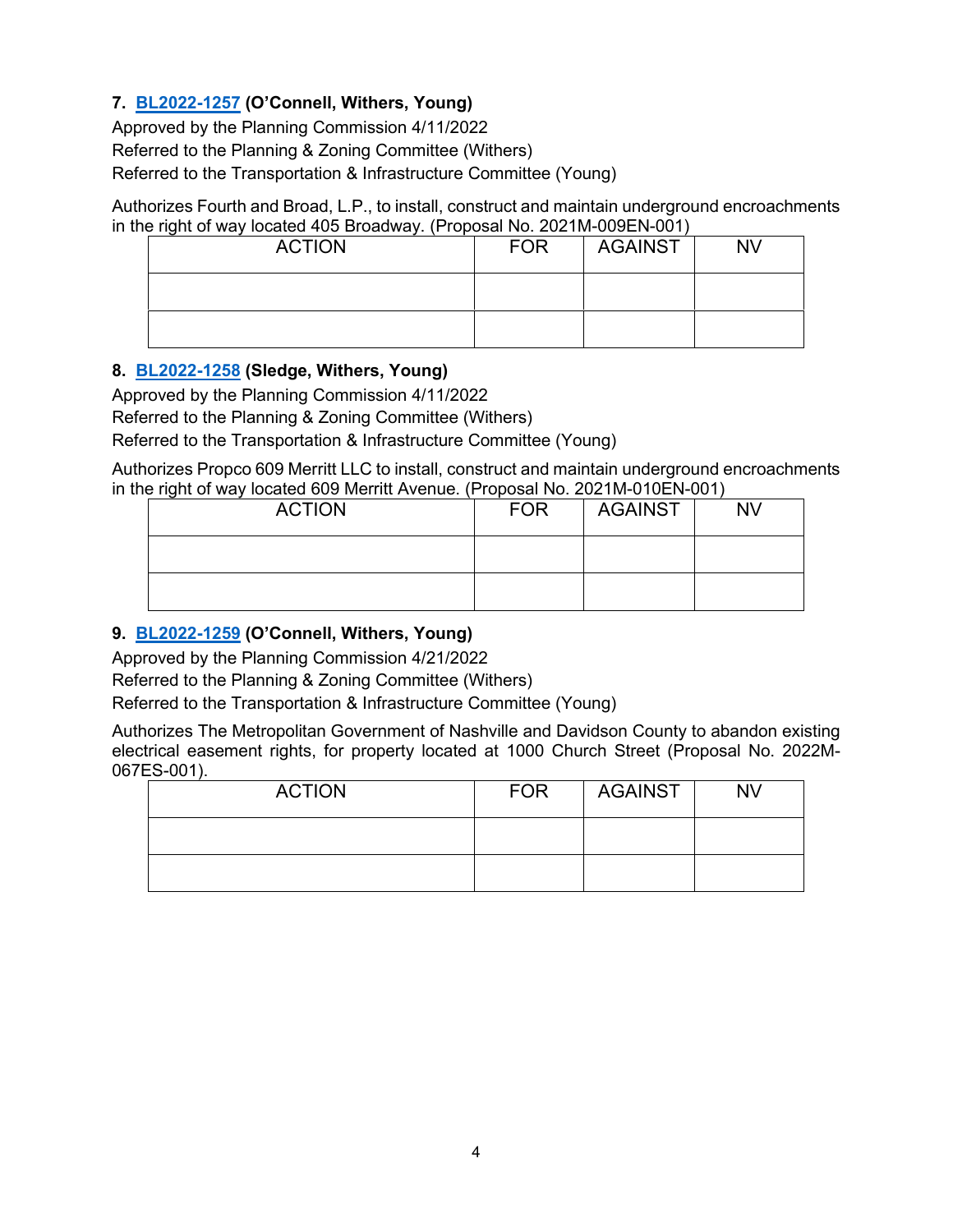### **10. [BL2022-1260](http://nashville.legistar.com/gateway.aspx?m=l&id=/matter.aspx?key=14469) (Taylor, Withers, Young)**

Approved by the Planning Commission 4/21/2022 Referred to the Planning & Zoning Committee (Withers) Referred to the Transportation & Infrastructure Committee (Young)

Authorizes The Metropolitan Government of Nashville and Davidson County to abandon existing public water main, and to accept new public water main, fire hydrant assemblies and sanitary sewer manhole, for property located at 2000 Church Street, also known as the Mid-State Medical Office Building (MWS Project Nos. 21-WL-87 and 21-SL-237 and Proposal No. 2022M-068ES-001).

| <b>ACTION</b> | <b>FOR</b> | <b>AGAINST</b> | <b>NV</b> |
|---------------|------------|----------------|-----------|
|               |            |                |           |
|               |            |                |           |

### **11. [BL2022-1261](http://nashville.legistar.com/gateway.aspx?m=l&id=/matter.aspx?key=14470) (Johnston, Withers, Young)**

Approved by the Planning Commission 4/21/2022

Referred to the Planning & Zoning Committee (Withers)

Referred to the Transportation & Infrastructure Committee (Young)

Authorizes The Metropolitan Government of Nashville and Davidson County to accept new sanitary sewer main, sanitary sewer manhole and easements, for property located at 454 Elysian Fields Road, also known as Elysian Flats (MWS Project Nos. 21-SL-175 and Proposal No. 2022M-064ES-001).

| <b>ACTION</b> | <b>FOR</b> | <b>AGAINST</b> | <b>NV</b> |
|---------------|------------|----------------|-----------|
|               |            |                |           |
|               |            |                |           |

### **12. [BL2022-1262](http://nashville.legistar.com/gateway.aspx?m=l&id=/matter.aspx?key=14471) (Syracuse, Withers, Young)**

Approved by the Planning Commission 4/5/2022

Referred to the Planning & Zoning Committee (Withers)

Referred to the Transportation & Infrastructure Committee (Young)

Authorizes The Metropolitan Government of Nashville and Davidson County to abandon existing public water main and easement, to relocate a public fire hydrant assembly, and to accept a permanent easement, for property located at 433 Opry Mills Drive, also known as Olive Garden restaurant (MWS Project No. 21 WL-120 and Proposal No. 2022M-053ES-001).

| <b>ACTION</b> | <b>FOR</b> | <b>AGAINST</b> | <b>NV</b> |
|---------------|------------|----------------|-----------|
|               |            |                |           |
|               |            |                |           |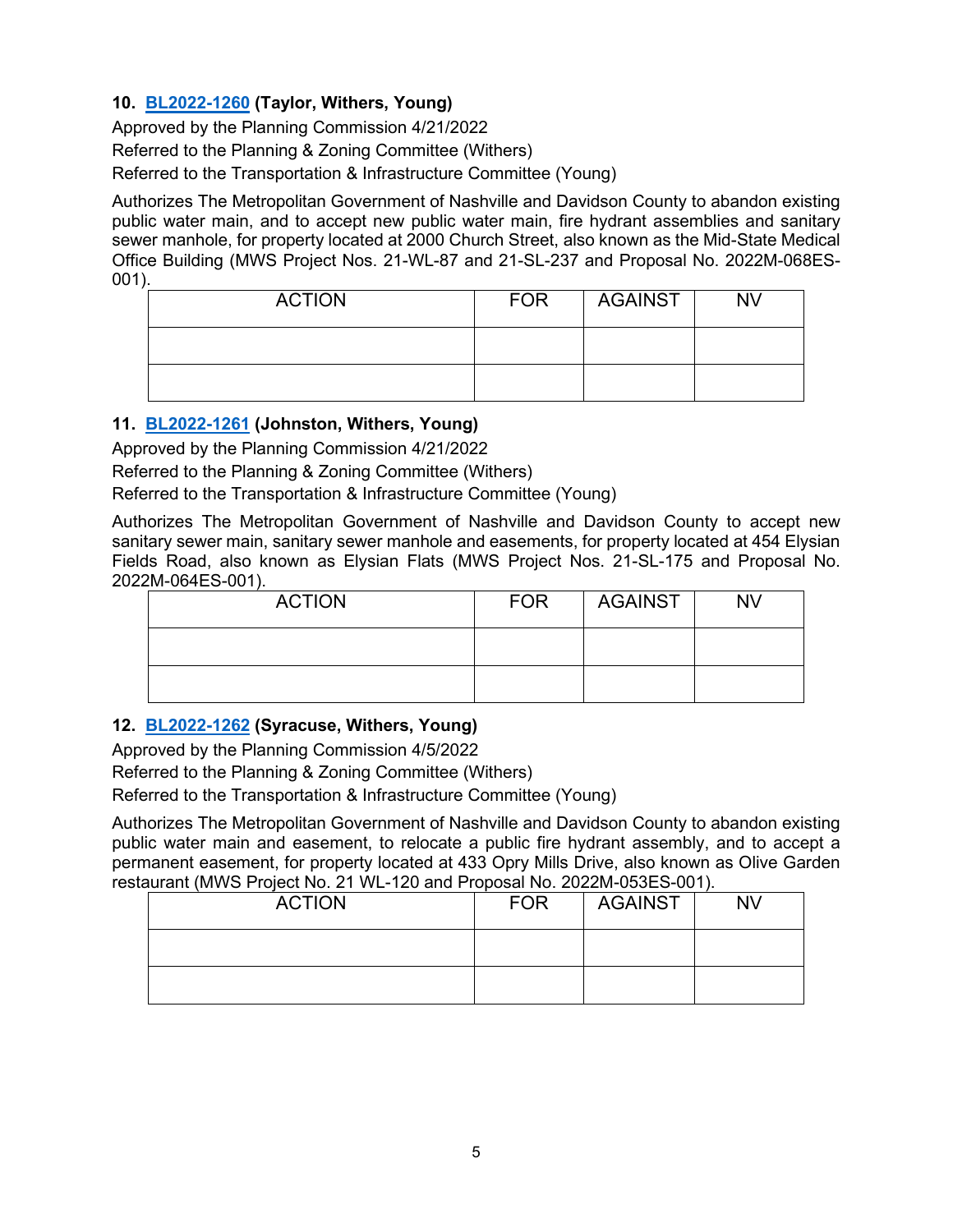### **13. [BL2022-1263](http://nashville.legistar.com/gateway.aspx?m=l&id=/matter.aspx?key=14472) (Withers, Young)**

Approved by the Planning Commission 4/29/2022 Referred to the Planning & Zoning Committee (Withers) Referred to the Transportation & Infrastructure Committee (Young)

Authorizes The Metropolitan Government of Nashville and Davidson County to accept new public sanitary sewer mains, sanitary sewer manholes, and easements and to adjust three sanitary sewer manholes, for property located at 9828 Split Log Road in Williamson County, also known as Rosebrooke Phase 2 (MWS Project No. 21-SL-224 and Proposal No. (2022M-069ES-001).

| <b>ACTION</b> | <b>FOR</b> | AGAINST | <b>NV</b> |
|---------------|------------|---------|-----------|
|               |            |         |           |
|               |            |         |           |

#### **14. [BL2022-1264](http://nashville.legistar.com/gateway.aspx?m=l&id=/matter.aspx?key=14473) (Withers & Young)**

Approved by the Planning Commission 4/5/2022

Referred to the Planning & Zoning Committee (Withers)

Referred to the Transportation & Infrastructure Committee (Young)

Authorizes The Metropolitan Government of Nashville and Davidson County to accept a new fire hydrant assembly and easement, for property located at 5738 Cane Ridge Road, also known as the Nashville Chin Baptist Church (MWS Project No. 22-WL-04 and Proposal No. 2022M-054ES-001).

| <b>ACTION</b> | <b>FOR</b> | AGAINST | <b>NV</b> |
|---------------|------------|---------|-----------|
|               |            |         |           |
|               |            |         |           |

### **15. [BL2022-1265](http://nashville.legistar.com/gateway.aspx?m=l&id=/matter.aspx?key=14474) (O'Connell, Withers, Young)**

Approved by the Planning Commission 4/21/2022 Referred to the Planning & Zoning Committee (Withers) Referred to the Transportation & Infrastructure Committee (Young)

Authorizes The Metropolitan Government of Nashville and Davidson County to accept a sanitary sewer manhole, for three properties located at 1212, 1214 and 1218 McGavock Street, also known as Modera McGavock (MWS Project No. 21-SL-287 and Proposal No. 2022M-065ES-001).

| <b>ACTION</b> | <b>FOR</b> | <b>AGAINST</b> | <b>NV</b> |
|---------------|------------|----------------|-----------|
|               |            |                |           |
|               |            |                |           |